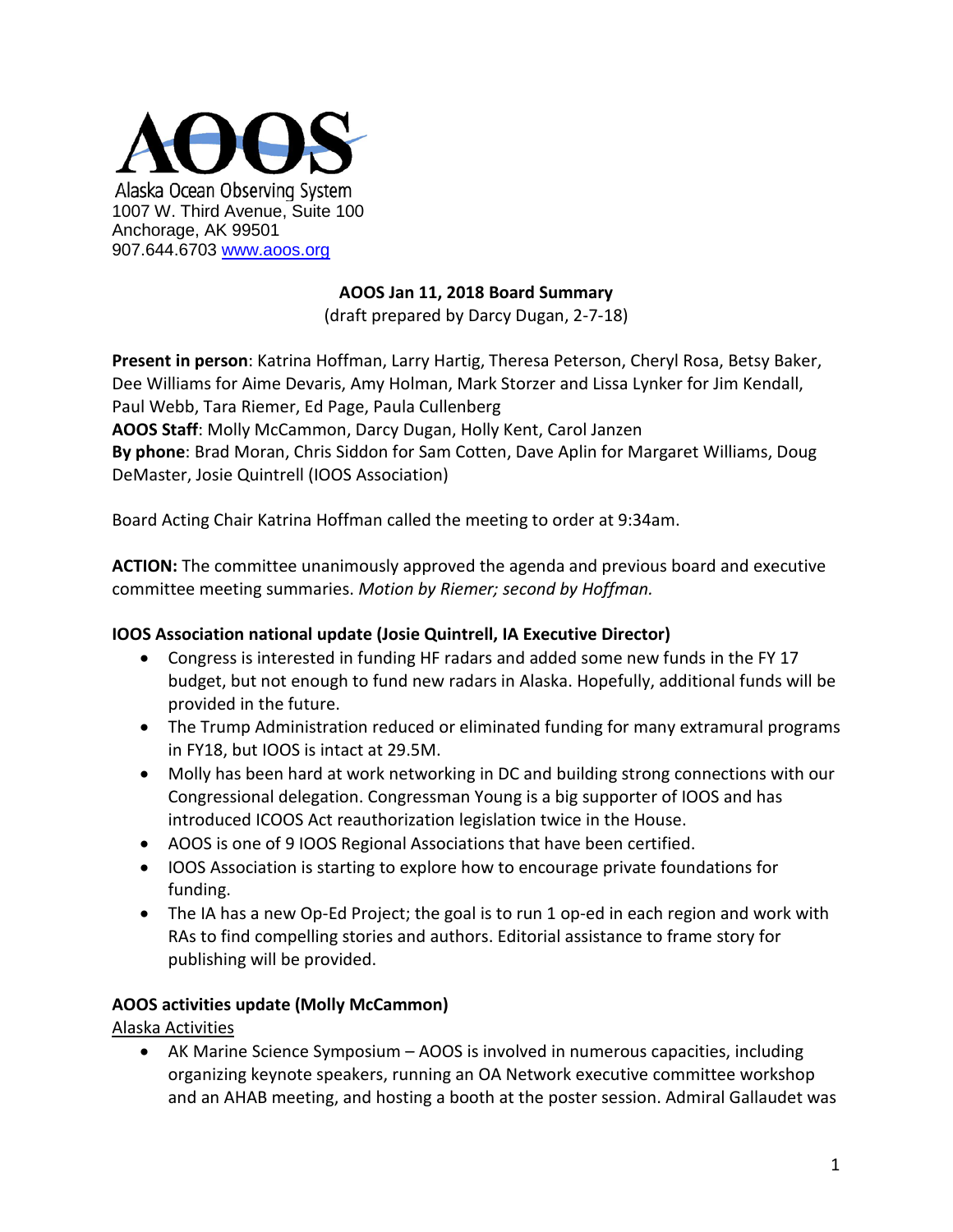scheduled to give a keynote and be briefed by AOOS collaborators but his trip was cancelled due to the government shutdown.

- AOOS/NOAA meeting with NOAA Office of Coast Management in Charleston, SC Molly and Amy Holman discussed Alaska's services and needs at a recent meeting.
- New joint initiative with UAF CFOS at Seward: Molly and Brad Moran met with the National Data Buoy Center in Stennis, MS to explore further collaborations.
- AK Coastal Mapping strategist position AOOS recently hired a coastal mapper who will be housed at ADNR starting in late January.
- AK Climate Change Leadership Team & strategy Molly is on the team, in addition to AOOS board member Larry Hartig.
- Oceans 17 meeting held in Anchorage for the first time in Sept. Carol Janzen helped organize the program; Molly served on a panel; Darcy gave a presentation; and Holly ran the AOOS booth.
- Certification AOOS is certified! A signing ceremony was held at MTS in September.
- Recent PI meetings held: ADAC, EVOS (Gulf Watch), LTERs, AMBON

## National activities

- IOOS Association spring meeting: board member participation will be Katrina Hoffman.
- Consortium for Ocean Leadership: public policy forum will be held March 7.
- Molly is now one of the IARPC Environmental Intelligence team co-leads. The team has 3 sub-teams (data, models & observations).
- Plans are underway for the Arctic Observing Summit in Davos, Switzerland June 2018.
- Carol will be representing AOOS at Ocean Sciences in Portland OR February 2018.
- Plans are underway for Ocean Obs 19 in Honolulu, September 2019, with an emphasis on stakeholder engagement and meeting societal needs.
- Public comment on the National Climate Assessment4 is due by Jan 31

## **Alaska Ocean Acidification Network update (Darcy Dugan)**

- The Alaska Marine Highway vessel Columbia is now tracking OA on its weekly run from Bellingham to Skagway thanks to a group of committed partners.
- Alaska has 2 new Burke-o-Lators in Sitka and Kodiak.
- Saildrones with carbon sensors ventured to the Arctic this fall for the first time.
- A new OA Tribal Monitoring group is off the ground.
- The network has 35 partner orgs, a new communications plan, and a 1,100+ list serve.
- Darcy and other members have been giving presentations around the state as well as at the Pacific Marine Expo in Seattle.
- The network circulated a stakeholder survey and received 125 responses which will help guide future monitoring efforts.

## **Alaska Water Level Watch Update (Carol Janzen)**

- There is now an Alaska Water Level Watch webpage hosted by AOOS and populated with links that discuss aspects of water level observations.
- A workshop is planned for April 2018 to revise the water level build out plan for Alaska.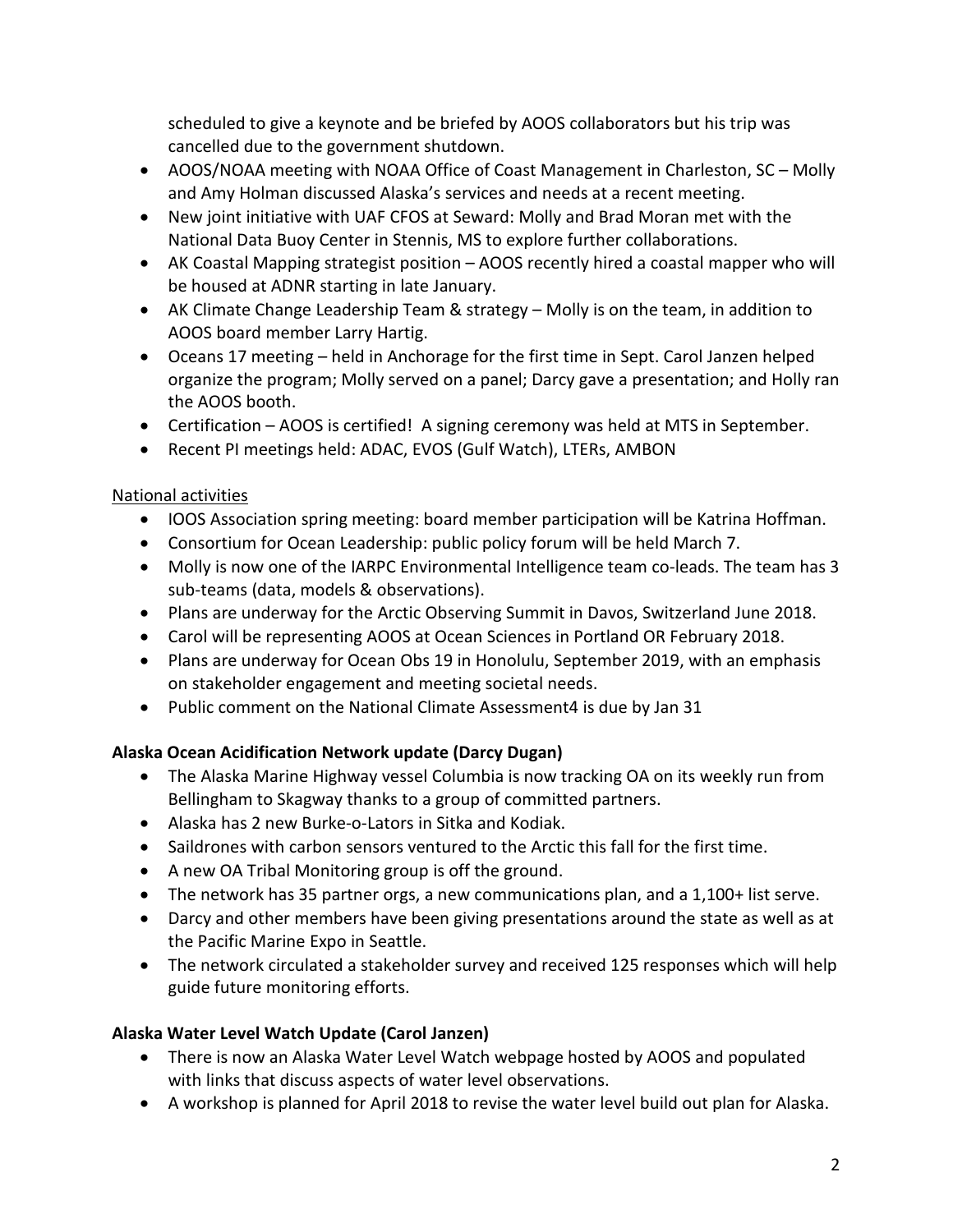- AOOS has partnered with ASTRA for GPS reflectometry trials in Seward to see if the technology can be used to collect water level info. So far the ASTRA measurements are mapping well with the nearby NOAA tide gauge and the data looks great. After 1 year, the systems will be relocated in Homer and Anchorage. Right now Homer has no NWLON or water level platform – a clear data gap!
- AOOS has also been partnering with UNAVCO to measure water levels in western Alaska through GPS reflectometry. Four sites were identified in 2017 and the first one in St. Michael was installed this past summer. Look for another report in May 2018.
- The ultimate goal of the partnership is to fill in NWLON gaps with ASTRA and UNAVCO technology which is much cheaper!
- Ed Page: these should be co-located with AIS stations.

# **AOOS Role in ShoreZone (Molly McCammon)**

- AOOS has been approached by NOAA to take on management of the ShoreZone program.
- ShoreZone data is currently housed at NOAA AK Regional Center and managed by Steve Lewis.
- AOOS currently serves up the imagery and shoretype data.
- In the past, ShoreZone has had a coordinating committee and various groups have committed funding to support a ½ time person (previously at The Nature Conservancy). Doug Mecum asked if AOOS would take that on.
- AOOS will continue to provide data support and display but we need to think about the organizing part since this would involve extensive staff support and additional resources.
- Molly will bring this up to the board in next few months.

# **AOOS/IOOS Animal Telemetry Network (Carol Janzen)**

- AOOS recently held a regional ATN workshop with the goal of maximizing collaborations and increasing data sharing with regard to tagged animals. The workshop was one in a series of regional workshops, and included 47 people in person + 11 remote.
- There were panels for industry, resource management, coastal and tribal communities and research sectors, and breakout sessions on observing needs, challenges & concerns in Alaska (and potential benefits of network), and proposed telemetry data aggregation and sharing pathways.

## **External Data Management Review Committee**

AOOS invited a team of experts to comprehensively assess the AOOS data management system. The assessment involved the following steps:

- Offsite assessment of system usability
- Online user satisfaction survey
- Reviews of certification and work plan docs
- On-site review
- Final findings, recommendations, and report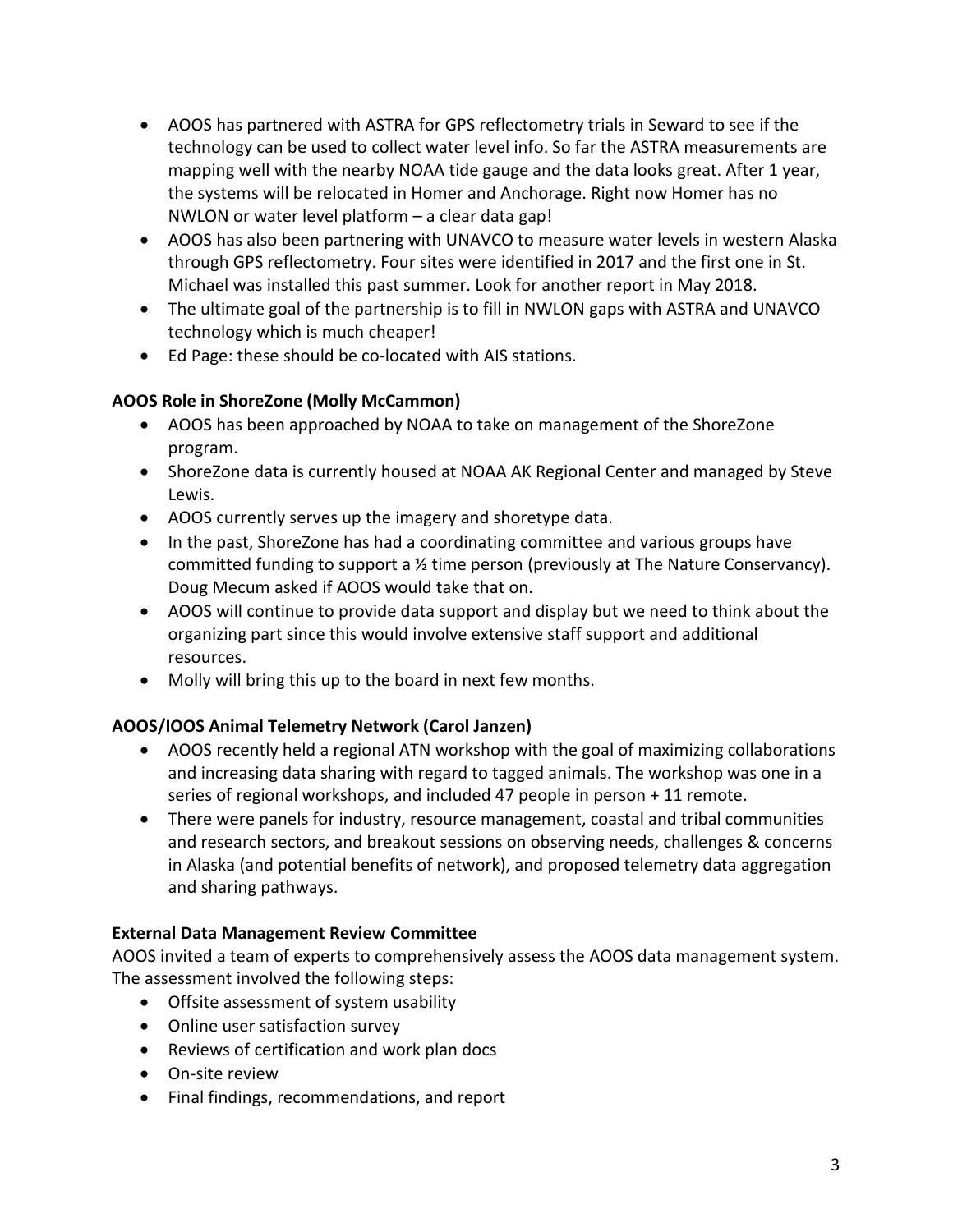The draft recommendations were described by Molly. The Board discussed these briefly, and in general, agreed with them. They were very positive about the committee's findings, and thought there was significant value in holding the review.

#### **Results of user satisfaction survey (Holly Kent)**

#### **Future of AOOS's data management advisory committee (Molly McCammon)**

Molly reported that there is some question as to whether the group needs new direction or membership. It recently lost its chair, Phil Mundy, due to retirement. Some ideas were circulated about forming smaller subcommittees with specific functions which would report to the larger committee although that would require additional staff support. The board made no decision at this time.

#### **Future of AOOS data management services contract**

Axiom's contract ends Aug 31, 2018 and the review committee did not make formal recommendation about whether AOOS should hold another RFP.

- Pros: Transparency, ensure we get best team available
- Cons: Unlikely to find a competitor of same caliber, would require a lot of work if no real competition; AOOS is pleased with Axiom.

**ACTION**: Motion to develop a new 2-year contract with Axiom Data Science to provide data management services for AOOS from Sept 1, 2018 through August 31, 2020, incorporating the recommendations from the external review. A decision on whether or not to have an open competition will be revisited at a later date. *Motion by Williams, second by Holman*. *Approved unanimously.* Betsy Baker volunteered to be on a working group to develop the new contract.

## **Grant funding:**

- **ACTION**: Motion to approve commitment of additional \$100k towards the Gulf of Alaska ecosystem mooring as match for a Murdock Foundation grant to UAF. *Motion by Ed Page, second by Betsy Baker. Approved unanimously.*
- **ACTION**: Motion to accept funding for AOOS/Axiom subaward from UAF for participation in a BOEM funded project on Central Beaufort Sea Wave and Hydrodynamic Modeling Study. *Motion by Theresa Peterson, second by Ed Page. Approved unanimously*.
- **ACTION**: Motion to accept year 2 funding of \$262,925 for the National Academy of Sciences' project to AOOS to develop an integrated planning tool using AIS vessel tracking data, subsistence harvest data and oil spill scenarios. *Motion by Amy Holman, second by Ed Page. Approved unanimously.*
- **ACTION**: Motion to accept funding from USARC for \$19,500 for OA sampling in the Arctic and \$25,000 for HABs sampling in the Arctic. *Motion by Paula Cullenberg, second by Theresa Peterson*. *Approved unanimously.*

#### **New Board Member:**